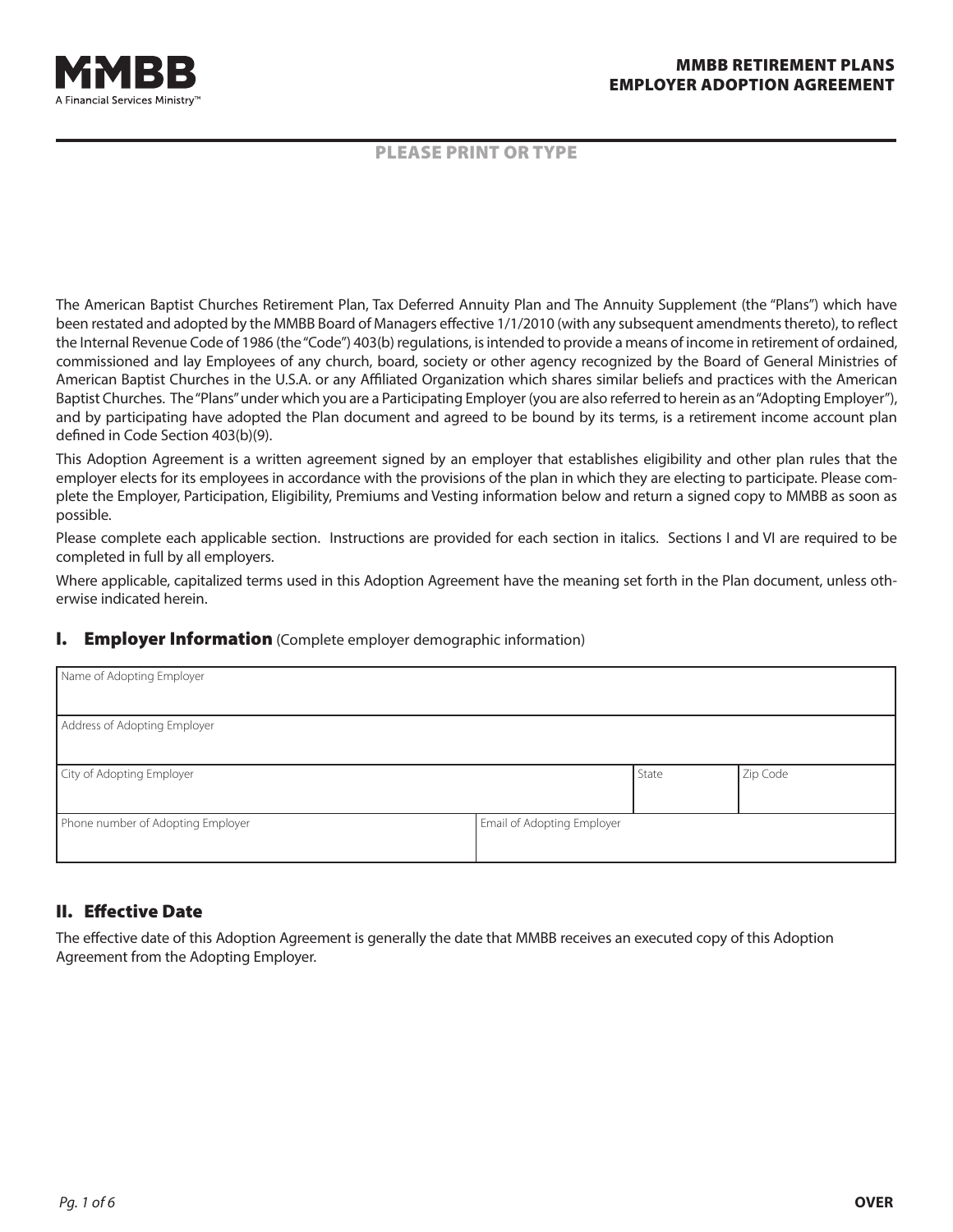## III. Comprehensive Plan (Retirement Plan)

(Please complete Parts A, B, and C of this section if you are electing to provide Comprehensive Plan contributions to your eligible Employees. If you are not providing Comprehensive Plan contributions please proceed to Section IV.)

#### **A. PARTICIPATION**

- 1.  $\bigcap$  The Adopting Employer is currently providing benefits under the Retirement Plan as indicated by the elections to this Adoption Agreement below.
- 2.  $\bigcirc$  The Adopting Employer no longer provides benefits under the Retirement Plan and has terminated its participation under the Plan in accordance with Section 13.07 of the Plan; however, employees of the employer retain account balances under this plan. No further election is required. Please sign and return this Adoption Agreement to MMBB.
- 3. The Adopting Employer is providing Plan-to-Plan Transfer Accounts under the Retirement Plan in accordance with Section 10.04 of the Plan as indicated by the election to this Adoption Agreement below.

**B. ELIGIBILITY** 

- 1.  $\bigcirc$  The Adopting Employer elects to use the eligibility rules set forth in Section 3.01 of the Plan which generally provides that any lay Employee of a Participating Employer or a minister or missionary who is an Employee or who is self-employed as provided under Code Section 414(e)(5) shall be eligible to participate in the Plan.
- 2.  $\bigcirc$  The Adopting Employer elects to limit participation in the Plan to the following employee classifications, subject to applicable law:\*
	- Ordained ministers **Lay employees** Requires employees to work \_\_\_\_\_\_\_\_\_ hours per week to participate in the Plan Requires employees to wait \_\_\_\_\_\_\_\_\_\_ months/year(s) before participating in the Plan Adopting Employer's other eligibility guidelines:  $\mathcal{L}_\text{max} = \mathcal{L}_\text{max} = \mathcal{L}_\text{max} = \mathcal{L}_\text{max} = \mathcal{L}_\text{max} = \mathcal{L}_\text{max} = \mathcal{L}_\text{max} = \mathcal{L}_\text{max} = \mathcal{L}_\text{max} = \mathcal{L}_\text{max} = \mathcal{L}_\text{max} = \mathcal{L}_\text{max} = \mathcal{L}_\text{max} = \mathcal{L}_\text{max} = \mathcal{L}_\text{max} = \mathcal{L}_\text{max} = \mathcal{L}_\text{max} = \mathcal{L}_\text{max} = \mathcal{$

 $\mathcal{L}_\text{max} = \mathcal{L}_\text{max} = \mathcal{L}_\text{max} = \mathcal{L}_\text{max} = \mathcal{L}_\text{max} = \mathcal{L}_\text{max} = \mathcal{L}_\text{max} = \mathcal{L}_\text{max} = \mathcal{L}_\text{max} = \mathcal{L}_\text{max} = \mathcal{L}_\text{max} = \mathcal{L}_\text{max} = \mathcal{L}_\text{max} = \mathcal{L}_\text{max} = \mathcal{L}_\text{max} = \mathcal{L}_\text{max} = \mathcal{L}_\text{max} = \mathcal{L}_\text{max} = \mathcal{$  $\mathcal{L}_\text{max} = \mathcal{L}_\text{max} = \mathcal{L}_\text{max} = \mathcal{L}_\text{max} = \mathcal{L}_\text{max} = \mathcal{L}_\text{max} = \mathcal{L}_\text{max} = \mathcal{L}_\text{max} = \mathcal{L}_\text{max} = \mathcal{L}_\text{max} = \mathcal{L}_\text{max} = \mathcal{L}_\text{max} = \mathcal{L}_\text{max} = \mathcal{L}_\text{max} = \mathcal{L}_\text{max} = \mathcal{L}_\text{max} = \mathcal{L}_\text{max} = \mathcal{L}_\text{max} = \mathcal{$  *If you are currently joining or participating in the Retirement Plan (Comprehensive Plan) please check circle 1. If you are no longer participating in the Retirement Plan (Comprehensive Plan) but your employees have accounts with MMBB, please check circle 2.*

*If the employer elects to use the eligibility rules outlined in the Plan document check circle 1. If the employer elects to limit participation to certain employee classifications, check circle 2 and identify the alternative eligibility rules that will apply.*

#### **C. PREMIUMS**

The Adopting Employer will contribute \_\_\_\_\_\_\_\_\_ % of each Employee's Annual Compensation, as defined in the Plan document, each month.

*State the applicable annual premium percentage. If you have a question about this percentage, contact MMBB.*

*If the employer chooses to participate in the Tax Deferred Annuity Plan, please proceed to Section IV. If the employer chooses to participate in The Annuity Supplement Plan, please proceed to Section V.* IF THE EMPLOYER CHOOSES NOT TO PARTICIPATE IN OTHER RETIREMENT PLANS OFFERED BY MMBB PLEASE PROCEED TO SECTION VI.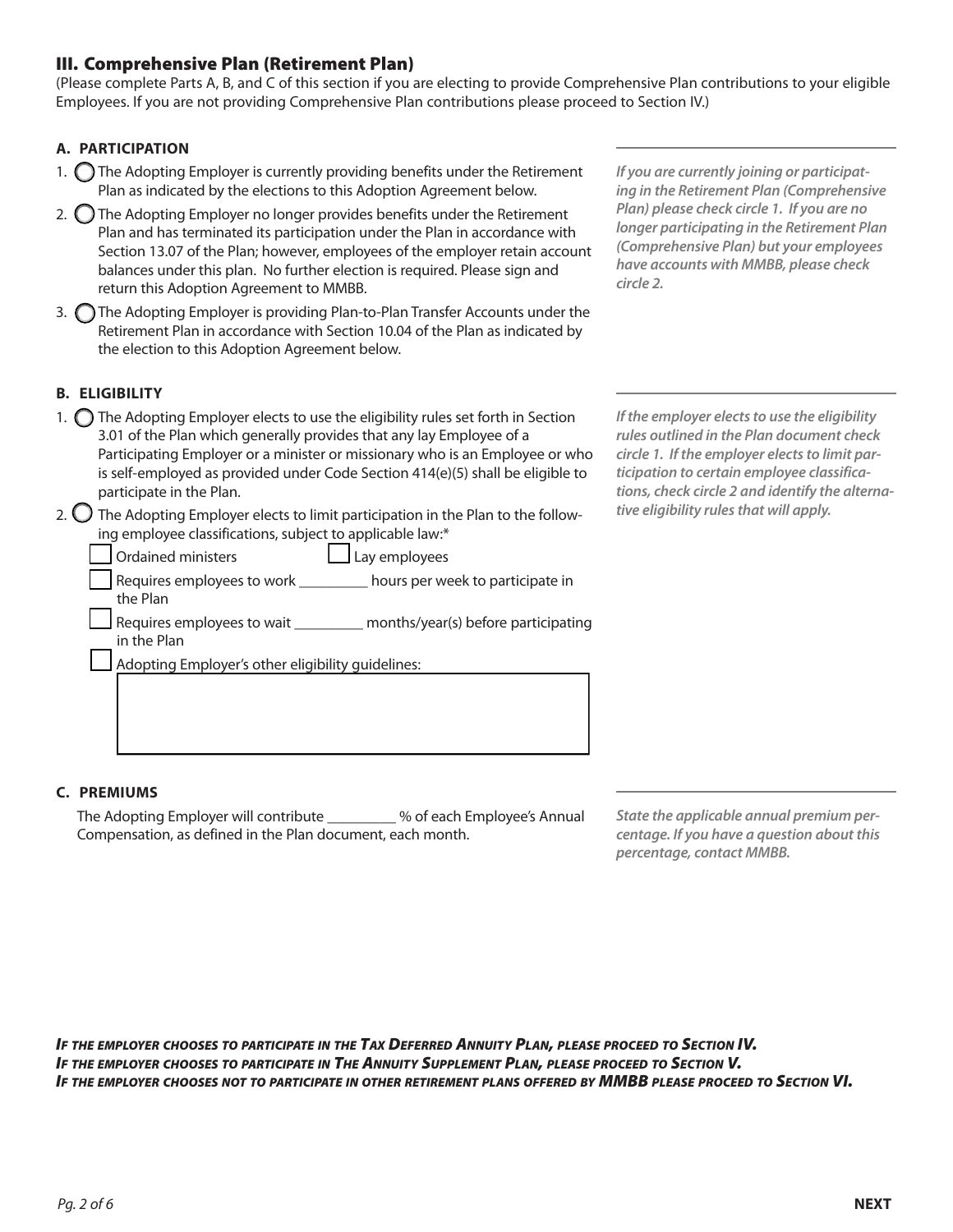# IV. Employer Retirement Only Plan (Tax Deferred Annuity Plan)

(Please complete Parts A, B, C, and D of this section if you are electing to provide Retirement Only contributions to your eligible Employees. If you are not providing Retirement Only contributions, please proceed to Section V.)

## **A. PARTICIPATION**

- 1.  $\bigcirc$  The Adopting Employer is currently providing benefits under the Tax Deferred Annuity Plan as indicated by the elections to this Adoption Agreement below.
- 2.  $\bigcirc$  The Adopting Employer no longer provides benefits under the Tax Deferred Annuity Plan and has terminated its participation under the Plan in accordance with Section 11.07 of the Plan; however, employees of the employer retain account balances under this plan. No further election is required. Please sign and return this Adoption Agreement to MMBB.

## **B. ELIGIBILITY**

- 1.  $\Omega$  The Adopting Employer elects to use the eligibility rules set forth in Section 3.01 of the Plan which generally provides that any lay Employee of a Participating Employer or a minister or missionary who is an Employee or who is self-employed as provided under Code Section 414(e)(5) shall be eligible to participate in the Plan.
- 2.  $\bigcirc$  The Adopting Employer elects to limit participation in the Plan to the following employee classifications, subject to applicable law:\*

*If you are currently joining or participating in the Tax Deferred Annuity Plan (Retirement Only) please check circle 1. If you are no longer participating in the Tax Deferred Annuity Plan (Retirement Only) but your employees have accounts with MMBB, please check circle 2.*

*If the employer elects to use the eligibility rules outlined in the Plan document check circle 1. If the employer elects to limit participation to certain employee classifications, check circle 2 and identify the alternative eligibility rules that will apply.*

 $\Box$  Ordained ministers  $\Box$  Lay employees m Requires employees to work \_\_\_\_\_\_\_\_\_ hours per week to participate in the Plan

 $\Box$  Requires employees to wait months/year(s) before participating in the Plan

 $\mathcal{L}_\text{max} = \mathcal{L}_\text{max} = \mathcal{L}_\text{max} = \mathcal{L}_\text{max} = \mathcal{L}_\text{max} = \mathcal{L}_\text{max} = \mathcal{L}_\text{max} = \mathcal{L}_\text{max} = \mathcal{L}_\text{max} = \mathcal{L}_\text{max} = \mathcal{L}_\text{max} = \mathcal{L}_\text{max} = \mathcal{L}_\text{max} = \mathcal{L}_\text{max} = \mathcal{L}_\text{max} = \mathcal{L}_\text{max} = \mathcal{L}_\text{max} = \mathcal{L}_\text{max} = \mathcal{$  $\mathcal{L}_\text{max} = \mathcal{L}_\text{max} = \mathcal{L}_\text{max} = \mathcal{L}_\text{max} = \mathcal{L}_\text{max} = \mathcal{L}_\text{max} = \mathcal{L}_\text{max} = \mathcal{L}_\text{max} = \mathcal{L}_\text{max} = \mathcal{L}_\text{max} = \mathcal{L}_\text{max} = \mathcal{L}_\text{max} = \mathcal{L}_\text{max} = \mathcal{L}_\text{max} = \mathcal{L}_\text{max} = \mathcal{L}_\text{max} = \mathcal{L}_\text{max} = \mathcal{L}_\text{max} = \mathcal{$  $\mathcal{L}_\text{max}$  and  $\mathcal{L}_\text{max}$  and  $\mathcal{L}_\text{max}$  and  $\mathcal{L}_\text{max}$  and  $\mathcal{L}_\text{max}$  and  $\mathcal{L}_\text{max}$ 

Adopting Employer's other eligibility guidelines:

## **C. CONTRIBUTIONS**

(Contributions under the Tax-Deferred Annuity account can take two forms: non-elective Employer contributions and matching contributions. Matching contributions are based on a Participant's The Annuity Supplement (TAS) contributions, and so electing to provide matching contributions in this part requires that the employer also elect to offer The Annuity Supplement Plan in Section V of this Adoption Agreement.)

## **i. Employer Contributions:**

- 1.  $\bigcirc$  The Adopting Employer will not make Employer Contributions.
- 2.  $\bigcirc$  The Adopting Employer will contribute \_\_\_\_\_\_% of a Participant's Compensation or the fixed amount of \$\_\_\_\_\_\_\_\_\_\_\_\_\_\_\_\_\_\_\_ per month for each Participant.
- 3.  $\bigcirc$  The Adopting Employer will make premium payments as follows, subject to applicable law\* (NOTE: If you make variable contributions, please describe your methodology for determining how contributions are made to the Plan and indicate whether contributions are made as a percentage of a Participant's Compensation or an amount of dollars per month):

 $\Box$  $\Box$  $\mathcal{L}_\text{max} = \mathcal{L}_\text{max} = \mathcal{L}_\text{max} = \mathcal{L}_\text{max} = \mathcal{L}_\text{max} = \mathcal{L}_\text{max} = \mathcal{L}_\text{max} = \mathcal{L}_\text{max} = \mathcal{L}_\text{max} = \mathcal{L}_\text{max} = \mathcal{L}_\text{max} = \mathcal{L}_\text{max} = \mathcal{L}_\text{max} = \mathcal{L}_\text{max} = \mathcal{L}_\text{max} = \mathcal{L}_\text{max} = \mathcal{L}_\text{max} = \mathcal{L}_\text{max} = \mathcal{$  *If the employer is not providing employer contributions, please check circle 1. If you provide a predetermined fixed employer contribution check circle 2 and indicate whether the contribution is based on a percentage of compensation or a set dollar amount. If you make variable employer contributions, check circle 3 and describe your methodology for determining the amount and timing of the contributions.*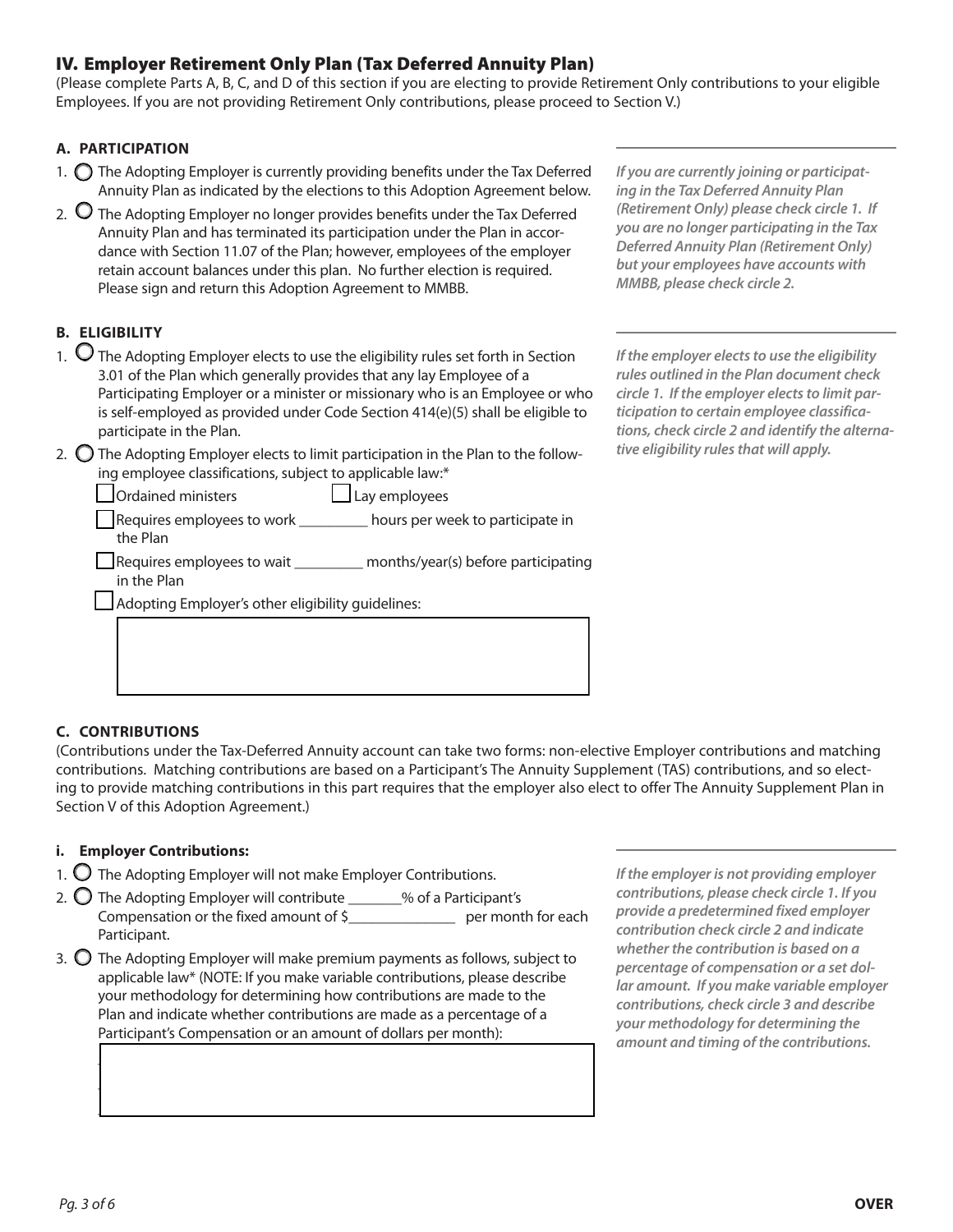#### **ii. Employer Matching Contribution:**

- 1.  $\bigcirc$  The Adopting Employer will not make Matching Contributions.
- 2.  $\bigcirc$  The Adopting Employer will make matching contributions on behalf of each Participant in the amount of \_\_\_\_\_\_\_% of the Salary Diversion Contributions and/or Supplemental Contributions made under TAS by each Participant up to \_\_\_\_\_\_\_% of compensation.
- 3.  $\bigcirc$  The Adopting Employer will make a matching contribution of \$\_\_\_\_\_\_\_\_\_\_\_\_\_\_\_ monthly for each Participant. (Please see instructions for example)
- 4.  $\bigcirc$  The Adopting Employer will make monthly matching contributions on behalf of each Participant according to the schedule below:

 $\Box$  , and the contract of the contract of the contract of the contract of  $\Box$  $\Box$  , and the contract of the contract of the contract of the contract of  $\Box$  $\mathcal{L}_\text{max}$  and  $\mathcal{L}_\text{max}$  and  $\mathcal{L}_\text{max}$  and  $\mathcal{L}_\text{max}$  and  $\mathcal{L}_\text{max}$  *If the employer is not providing a Matching Contribution please check circle 1.* 

*If the employer is electing to provide Matching Contributions as a stated percent of an employee contribution please check circle 2 and indicate the maximum percentage of an Eligible Employee's Salary Diversion Contribution the employer will match along with the matching percentage the employer will contribute up to that maximum. For example the Employer will make matching contributions of 50% of the Salary Diversion Contribution under TAS to a maximum of 3%. (if the employee contributes 4% the employer contributes 2%).*

*If the employer elects to contribute a fixed dollar amount of such contributions please check circle 3 and state the dollar amount to be contributed. Option 4 can be used if the employer wants to make alternative contributions.(applies to options 2,3 and4) The employer must also elect to offer The Annuity Supplement Plan in Section V of this Adoption Agreement).*

## **D. VESTING**

(Section 4.03 of the Plan provides that a Participant's interest in his or her employer Contributions Account and matching Contributions Account shall be immediately vested unless the Adopting Employer has elected one of the alternative vesting schedules set forth in Addendum A to the Plan.)

1.  $\bigcirc$  The Adopting Employer elects to use the vesting schedule provided for in Section 4.03 of the Plan: All contributions to the Plan are 100% vested at the time the contribution is made.

- 2.  $\bigcup$  The Adopting Employer elects 1-year cliff vesting, (i.e., a Participant is 100% vested after 1 year of service with the Participating Employer).
- 3.  $\bigcirc$  The Adopting Employer elects 6-year graded vesting, illustrated below:

| Service  | <2 Years 2 Years 3 Years 4 Years 5 Years 6 Years |     |     |     |     |      |
|----------|--------------------------------------------------|-----|-----|-----|-----|------|
| % Vested | $0\%$                                            | 20% | 40% | 60% | 80% | 100% |

*Check circle 1 if the employer intends to use the default vesting schedule provided of full and immediate vesting. Check circle 2 to select an alternative vesting schedule of 1-year cliff vesting. Check circle 3 to select an alternative vesting schedule of 6-year graded vesting.*

*If the employer chooses to participate in The Annuity Supplement Plan, please proceed to Section V.* IF THE EMPLOYER CHOOSES NOT TO PARTICIPATE IN OTHER RETIREMENT PLANS OFFERED BY MMBB PLEASE PROCEED TO SECTION VI.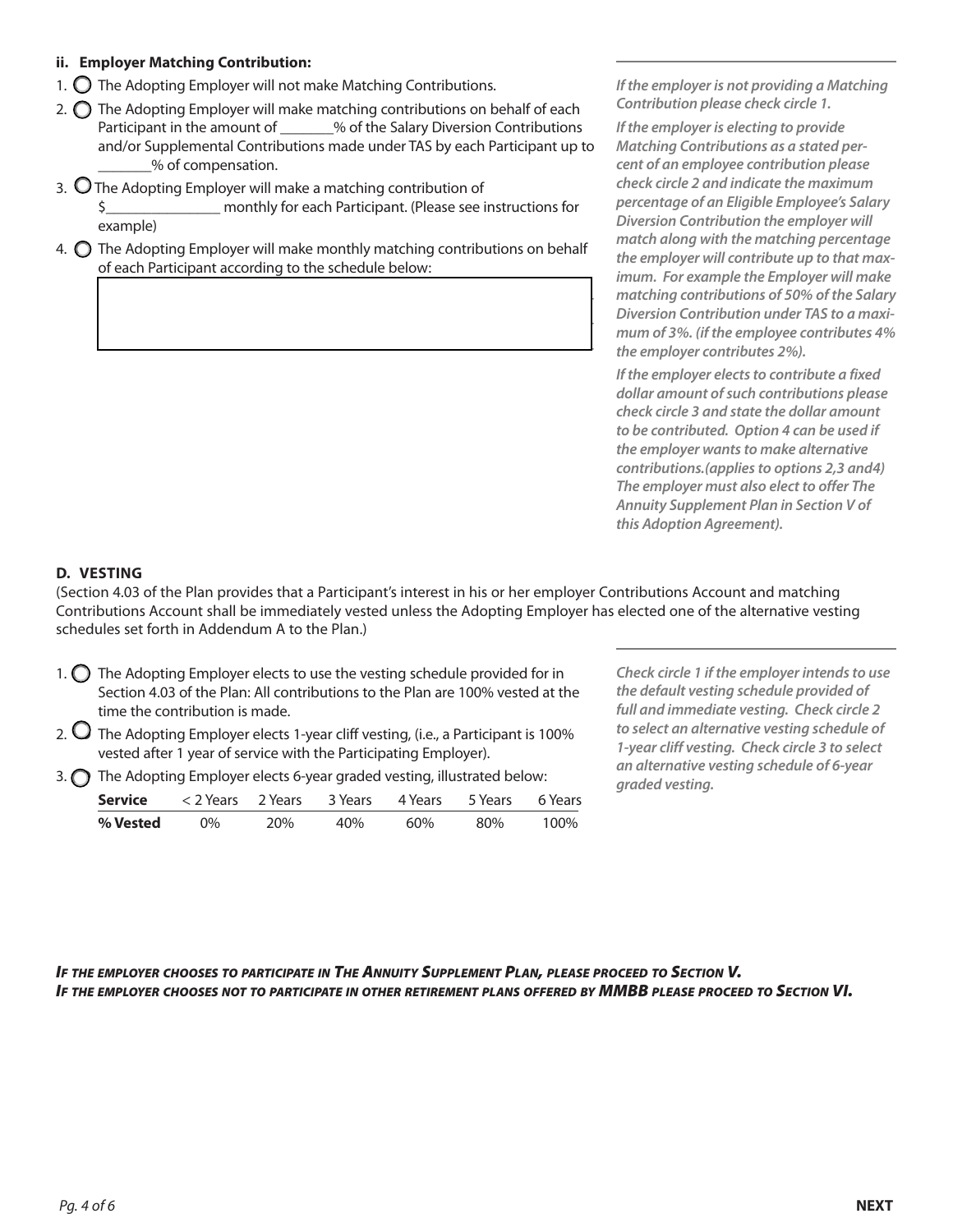# V. Member Contribution Plan (The Annuity Supplement)

(Please complete this section if you are electing to offer The Annuity Supplement Plan to your eligible Employees. You must complete Parts A and B of this Section to provide The Annuity Supplement Plan. If you are not making The Annuity Supplement Plan available to your eligible Employees, please skip this section and proceed to Section VI.)

## **A. PARTICIPATION**

- 1.  $\bigcup$  The Adopting Employer is currently providing benefits under The Annuity Supplement as indicated by the elections to this Adoption Agreement below.
- 2.  $\bigcirc$  The Adopting Employer no longer provides benefits under The Annuity Supplement and has terminated its participation under the Plan in accordance with Section 12.07 of the Plan; however, employees of the employer retain account balances under this plan. No further election is required. Please sign and return this Adoption Agreement to MMBB.
- 3.  $\bigcirc$  The Adopting Employer is providing Rollover Accounts under The Annuity Supplement in accordance with Section 4.09 of the Plan as indicated by the election to this Adoption Agreement below.

## **B. ELIGIBILITY**

- 1.  $\bigcirc$  The Adopting Employer elects to use the eligibility rules set forth in Section 3.01 of the Plan which generally provides that any lay Employee of a participating Employer or a minister or missionary who is an Employee or who is self-employed as provided under Code Section 414(e)(5) shall be eligible to participate in the Plan subject to completing a Salary Reduction Agreement.
- 2.  $\bigcirc$  The Adopting Employer elects to limit participation in the Plan to the following employee classifications, subject to applicable law:\*

**Solution** Ordained ministers **manufactures** Lay employees

m Requires employees to work \_\_\_\_\_\_\_\_\_ hours per week to participate in the Plan

Requires employees to wait \_\_\_\_\_\_\_\_\_\_ months/year(s) before participating in the Plan

 $\mathcal{L}_\text{max} = \mathcal{L}_\text{max} = \mathcal{L}_\text{max} = \mathcal{L}_\text{max} = \mathcal{L}_\text{max} = \mathcal{L}_\text{max} = \mathcal{L}_\text{max} = \mathcal{L}_\text{max} = \mathcal{L}_\text{max} = \mathcal{L}_\text{max} = \mathcal{L}_\text{max} = \mathcal{L}_\text{max} = \mathcal{L}_\text{max} = \mathcal{L}_\text{max} = \mathcal{L}_\text{max} = \mathcal{L}_\text{max} = \mathcal{L}_\text{max} = \mathcal{L}_\text{max} = \mathcal{$  $\mathcal{L}_\text{max} = \mathcal{L}_\text{max} = \mathcal{L}_\text{max} = \mathcal{L}_\text{max} = \mathcal{L}_\text{max} = \mathcal{L}_\text{max} = \mathcal{L}_\text{max} = \mathcal{L}_\text{max} = \mathcal{L}_\text{max} = \mathcal{L}_\text{max} = \mathcal{L}_\text{max} = \mathcal{L}_\text{max} = \mathcal{L}_\text{max} = \mathcal{L}_\text{max} = \mathcal{L}_\text{max} = \mathcal{L}_\text{max} = \mathcal{L}_\text{max} = \mathcal{L}_\text{max} = \mathcal{$  $\mathcal{L}_\text{max} = \mathcal{L}_\text{max} = \mathcal{L}_\text{max} = \mathcal{L}_\text{max} = \mathcal{L}_\text{max} = \mathcal{L}_\text{max} = \mathcal{L}_\text{max} = \mathcal{L}_\text{max} = \mathcal{L}_\text{max} = \mathcal{L}_\text{max} = \mathcal{L}_\text{max} = \mathcal{L}_\text{max} = \mathcal{L}_\text{max} = \mathcal{L}_\text{max} = \mathcal{L}_\text{max} = \mathcal{L}_\text{max} = \mathcal{L}_\text{max} = \mathcal{L}_\text{max} = \mathcal{$ 

Adopting Employer's other eligibility guidelines:

*If you are currently joining or participating in The Annuity Supplement please check circle 1. If you are no longer participating in The Annuity Supplement but your employees have accounts with MMBB, please circle 2. If you are joining The Annuity Supplement to provide employees with the opportunity to Rollover funds from another retirement plan check circle 3.* 

*If the employer elects to use the eligibility rules outlined in the Plan document check box 1. If the employer elects to limit participation to certain employee classifications, check box 2 and identify the alternative eligibility rules that will apply.*

*If the employer chooses not to participate in other plans, please proceed to the signature section (Section VI).*